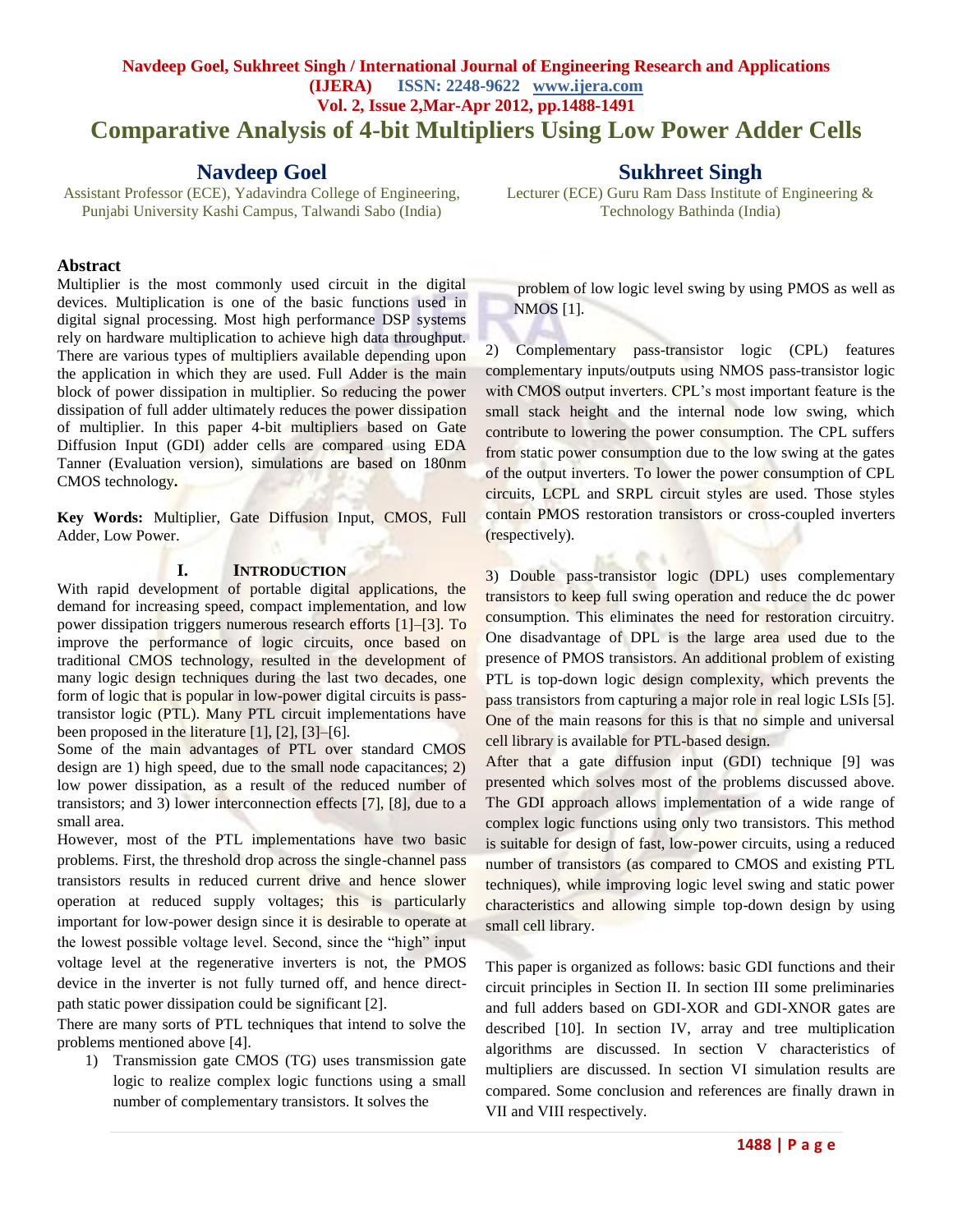### **II. BASIC GDI FUNCTIONS**

The GDI method is based on the use of a simple cell as shown in Fig. 1. At first glance, the basic cell reminds one of the standard CMOS inverter, but there are some important differences.

1) The GDI cell contains three inputs: (common gate input of NMOS and PMOS), P (input to the source/drain of PMOS), and N (input to the source/drain of NMOS).

2) Bulks of both NMOS and PMOS are connected to N or P (respectively), so it can be arbitrarily biased at contrast with a CMOS inverter**.**



**Fig 1: GDI basic cell. [9]**

It must be remarked that not all of the functions are possible in standard p-well CMOS process but can be successfully implemented in twin-well CMOS or silicon on insulator (SOI) technologies.

Table I shows how a simple change of the input configuration of the simple GDI cell corresponds to very different Boolean functions.

Most of these functions are complex (6–12 transistors) in CMOS, as well as in standard PTL implementations, but very simple (only two transistors per function) in the GDI design method.

In this paper, most of the designed circuits were based on the F1 and F2 functions. The reasons for this are as follows:

1) Both F1 and F2 are complete logic families (allows realization of any possible two-input logic function).

2) F1 is the only GDI function that can be realized in a standard p-well CMOS process, because the bulk of any NMOS is constantly and equally biased.

3) When N input is driven at high logic level and P input is at low logic level, the diodes between NMOS and PMOS bulks to out are directly polarized and there is a short between N and P, resulting in static power dissipation.

| Table I Various Logic Functions Of GDI Cell for Different Input |  |
|-----------------------------------------------------------------|--|
|-----------------------------------------------------------------|--|

|   | <b>Configurations</b> |   |                   |                 |  |
|---|-----------------------|---|-------------------|-----------------|--|
| N | P                     | G | Out               | <b>Function</b> |  |
| 0 | B                     | А | $\overline{A}$ B  | F1              |  |
| B |                       | А | $\overline{A}$ +B | F2              |  |
|   | B                     | А | $A + B$           | <b>OR</b>       |  |
| B | C                     | А | AB                | <b>AND</b>      |  |
|   | B                     | А | $A$ B+AC          | <b>MUX</b>      |  |
|   |                       | А |                   | <b>NOT</b>      |  |

## **III. PRELIMINARIES**

# **A. Logic Equations for the Proposed Full Adder**

The full adder operation equations presented below can be stated as follows: given the three 1-bit inputs  $A$ ,  $B$  and  $C_{in}$  which calculate two 1-bit outputs  $Sum$ , for sum and  $C<sub>out</sub>$ , for carry out.

| $Sum = A \oplus B \oplus C_{in}$ |  |
|----------------------------------|--|
|                                  |  |

$$
Sum = A \cup B \cup C_{in}
$$
 (2)

$$
Sum = \overline{C}_{in} (A \oplus B) + C_{in} (A \odot B) \qquad \qquad \dots \dots \dots (3)
$$

$$
C_{\text{out}} = A(A \odot B) + \overline{C}_{\text{in}} (A \oplus B) \tag{4}
$$

**B. XOR and XNOR gates based on Gate-Diffusion-Input cell** The XOR and XNOR gates based on GDI cells are applications of the GDI technique. As can be seen in Fig. 2, each of them requires only four transistors. Obviously, the proposed GDI XOR and XNOR gates use less transistors compared with the conventional CMOS counterparts



**C. Full Adders Based On Gate Diffusion Input XOR and XNOR Gates**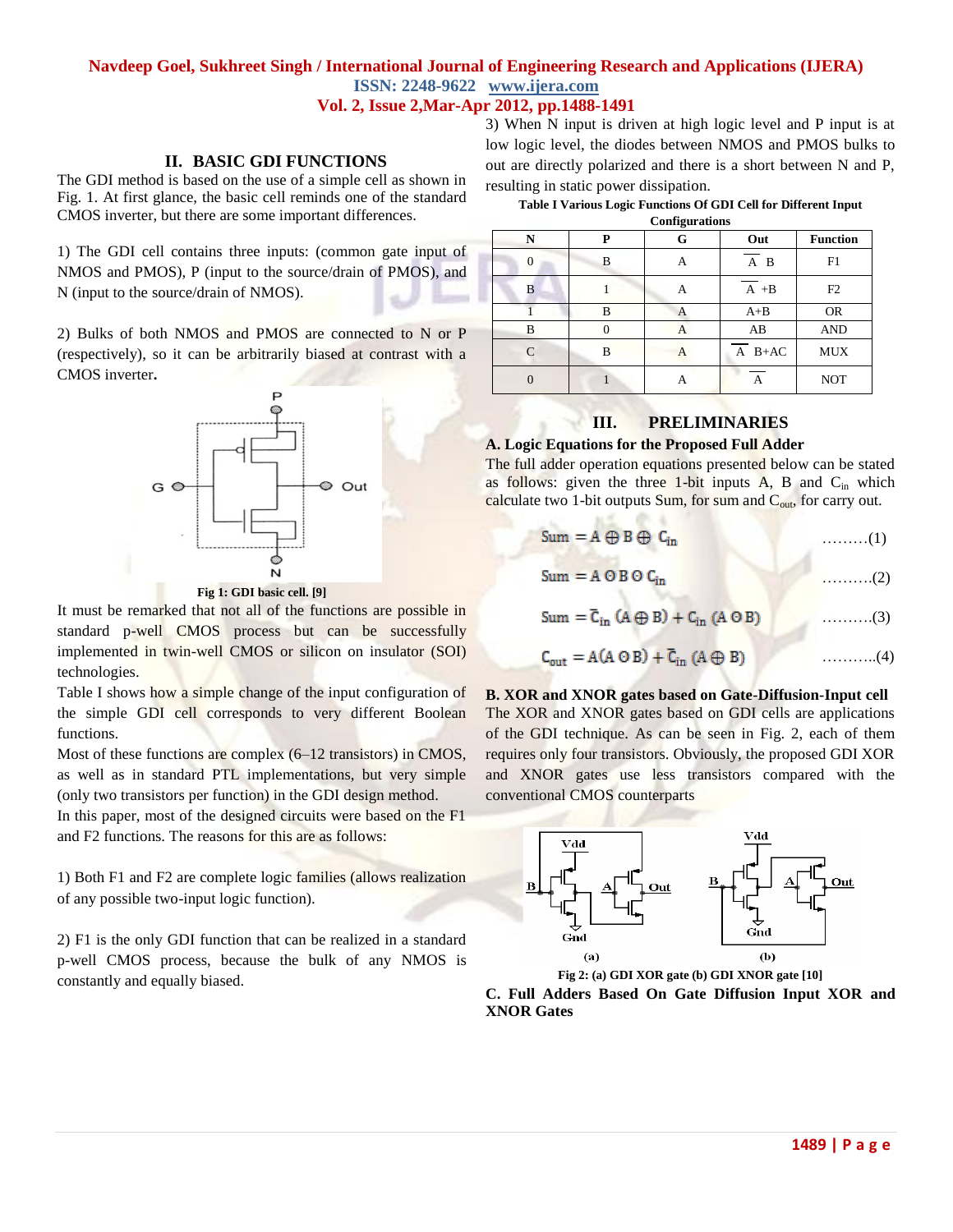According to the logic equations mentioned above and the GDI XOR and XNOR gates in Fig. 2, full adders can be designed in two patterns: GDI XOR full adder and GDI XNOR full adder. Each of the two full adders includes 10 transistors.

#### 1. GDI XOR full adder

The transistor level implementation of GDI XOR full adder is shown in Fig. 3. This full adder consists of three modules two GDI XOR gates and a multiplexer. The Sum and  $C<sub>out</sub>$  can be calculated using (1) and (4). In the worst case, Sum has 4-T delay while  $C_{\text{out}}$  has 3-T delay. However, due to the advantages of GDI cell, this circuit still can achieve its benefit of low power consumption.



#### 2. GDI XNOR full adder

Fig. 4 is the GDI XNOR full adder which is another basic architecture of the application of GDI cells. This scheme also includes three modules. It contains two GDI XNOR gates and a multiplexer. In the worst route, Sum has  $4-T$  delay and  $C<sub>out</sub>$  has 3-T delay. The Sum and  $C_{out}$  can be calculated from  $(2)$  and  $(4)$ respectively.



**Fig 4: GDI XNOR full adder [10]**

#### **IV. MULTIPLICATION ALGORITHMS**

At the most basic level, digital multiplication can be seen as a series of bit shifts and bit additions, where two numbers, the multiplier and the multiplicand are combined into the final result. There are numerous multiplier implementations are existing some of them are good in terms of power dissipation and some have better performance in terms of delay. In this section 4-bit array and tree multiplier algorithms are discussed.

**1.** Array Multiplier

The notable characteristic about the array architecture is its regular structure, shown in figure 5. This has the advantage that it is very easy to lay out, as a single adder block and associated connections are replicated the width and depth of the array. An  $n \times n$  array of AND gates can compute all the  $a_i b_i$  terms simultaneously. The terms are summed by an array of  $\ln \left[ n - 2 \right]$ full adders and 'n' half adders. The delay of this block is a function of the number of rows  $[11]$ ,  $O(n)$ , which is a big improvement over the simple-minded scheme of using conventional adders for each row



#### **Fig 5: Block diagram of 4×4-bit array multiplier [12]** 2. Tree multiplier

In 1964, C.S. Wallace [13] observed that the later stages of the array structure must always wait for all the earlier stages to complete before their final values will be established. When performing a series of independent add operations, it is possible to create a structure which has less delay by performing the addition operations in parallel, where possible. The advantage of Wallace tree is speed because the addition of partial products is O (log N) where N is the number of summands.



#### **V. CHARACTERISTICS OF MULTIPLIERS**

There are three main components of power consumption in digital CMOS VLSI circuits.

- 1. **Switching Power**: consumed in charging and discharging of the circuit capacitances during transistor switching.
- 2. **Short-Circuit Power**: consumed due to short-circuit current flowing from power supply to ground during transistor switching. This power more dominates in Deep Sub Micron (DSM) technology.
- 3. **Static Power**: consumed due to static and leakage currents flowing while the circuit is in a stable state. The first two components are referred to as dynamic power, since power is consumed dynamically while the circuit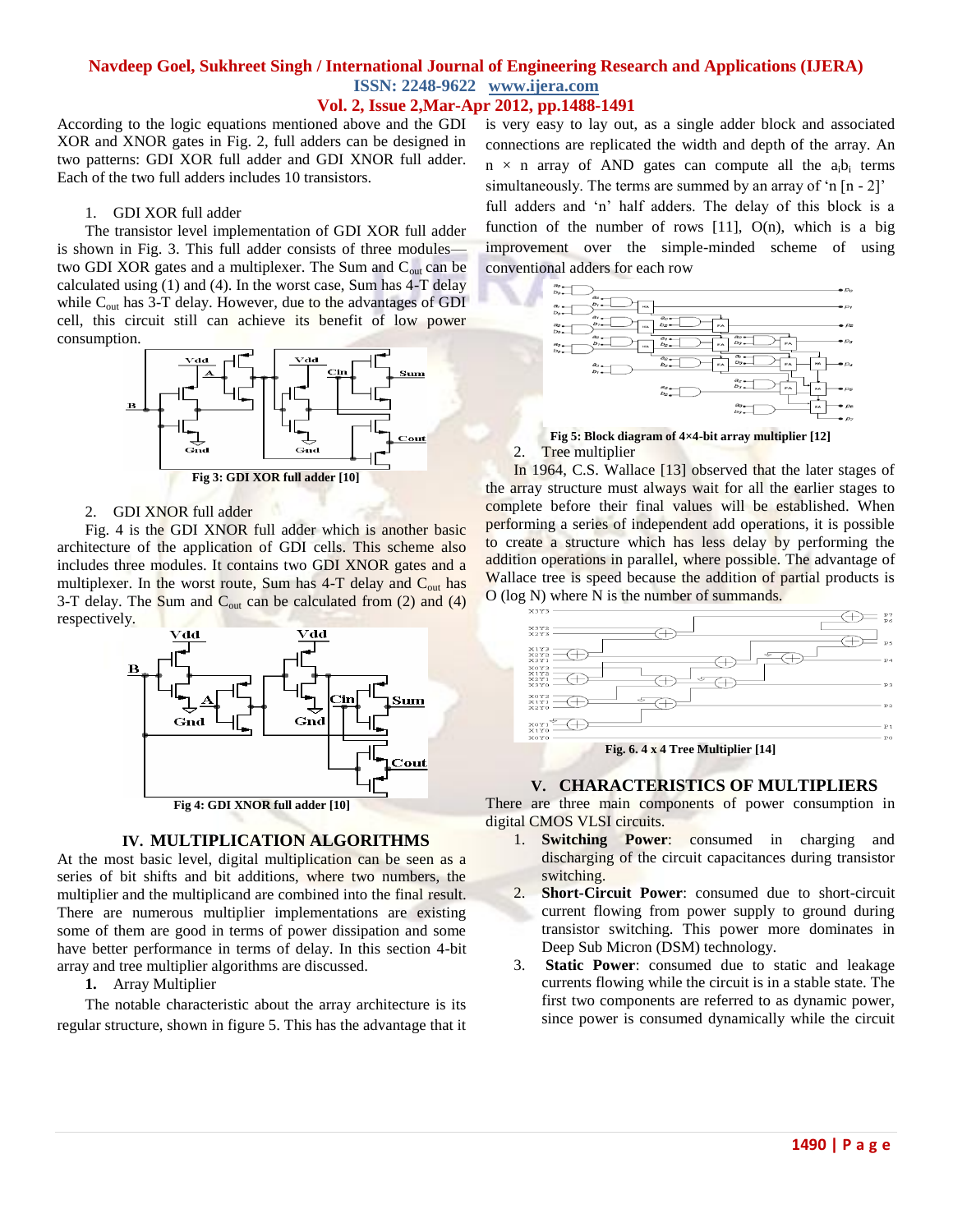is changing states. Dynamic power accounts for the majority of the total power consumption in digital CMOS VLSI circuits at micron technology [15], [16].

$$
P_{avg} = P_{dynamic} + P_{static}
$$
  
\n
$$
= (P_{Switching} + P_{Short-Circuit}) + P_{Leakage} = (\alpha_0 \rightarrow_1 \times C_L \times V_{dd}^2
$$
  
\n
$$
\times f_{clk}) + (I_{sc} \times V_{dd}) + (I_{leakage} \times V_{dd})
$$
  
\nWhere  $\alpha$  = switching activity  
\n $C_L$  = load capacitance  
\n $V_{dd}$  = supply voltage  
\n $f_{clk}$  = clock frequency  
\n $I_{sc}$  = short circuit current

 $I_{\text{leakage}}$ = leakage current

The first term and second term in (5) collectively represents the dynamic power. Under the circumstance of 180nm the static power loss is far less than its counterpart—dynamic power dissipation. Therefore, in most cases, the total power loss is approximate to dynamic power consumption, which is also considered to be related to the internal node capacitance and the probability of switching.

#### **VI. SIMULATION AND COMPARISON**

- A. SIMULATION ENVIRONMENT: Array and tree multipliers based on GDI XOR and GDI XNOR adder cells are simulated in EDA Tanner (Evaluation version). All the results are obtained in 180nm CMOS process technology.
- B. COMPARISON: 4-bit array and tree multipliers are compared based on the parameters like dynamic power consumption, delay and number of transistors. Comparative analysis of 4-bit multipliers using GDI based adder cells working at 400MHz is done with 4-bit CMOS multiplier [17] as shown in the table II. Please pay attention to the shaded area which indicates minimum value in each column.

| <b>Multiplier</b><br><b>Name</b>               | <b>Dynamic Power</b>  | <b>Delay</b>       | Number of<br><b>Transistors</b> |
|------------------------------------------------|-----------------------|--------------------|---------------------------------|
| <b>GDI XOR</b><br><b>BASED</b><br>TREE         | $2.43\times10^{-4}$ W | 2.18ns             | 296                             |
| <b>GDI XOR</b><br><b>BASED</b><br>ARRAY        | $2.52\times10^{-4}W$  | 2.19 <sub>ns</sub> | 296                             |
| <b>GDI XNOR</b><br><b>BASED</b><br><b>TREE</b> | $7.868\times10^{-5}W$ | 1.39 <sub>ns</sub> | 288                             |
| <b>GDI XNOR</b><br><b>BASED</b><br>ARRAY       | $8.32\times10^{-5}$ W | 1.50 <sub>ns</sub> | 288                             |
| <b>CMOS</b><br><b>BASED</b>                    | $2.12\times10^{-4}$ W | 1.08ns             | 320                             |

**Table II. Comparative analysis of 4-bit multipliers**

#### **VII.CONCLUSION**

From the comparison table II, it is clear that GDI XNOR based tree multiplier has least power consumption at 400MHz and also it is most effective in terms of number of transistors required.

#### **VIII. REFERENCES**

- [1] N. Weste and K. Eshraghian, Principles of CMOS digital design, Pearson Education, Addison-Wesley, 2002
- [2] A. P. Chandrakasan, S. Sheng, and R. W. Brodersen, "Low- power CMOS digital design," IEEE J. Solid-State Circuits, vol. 27, pp. 473–484, 1992.
- [3] W. Al-Assadi, A. P. Jayasumana, and Y. K. Malaiya, "Passtransistor logic design," Int. J. Electron., vol. 70, pp. 739–749, 1991.
- [4] I. S. A. Khater, A. Bellaouar, and M. I. Elmastry, "Circuit techniques for CMOS low-power high-performance multipliers," IEEE J. Solid- State Circuits, vol. 31, pp. 1535–1546, 1996.
- [5] K. Yano, Y. Sasaki, K. Rikino, and K. Seki, "Top-down passtransistor logic design," IEEE J. Solid-State Circuits, vol. 31, pp. 792–803, 1996.
- [6] R. Zimmermann and W. Fichtner, "Low-power logic styles: CMOS versus pass-transistor logic," IEEE J. Solid-State Circuits, vol. 32, pp. 1079–1090, 1997.
- [7] T. Sakurai, "Closed-form expressions for interconnection delay, coupling, and crosstalk in VLSI's," IEEE Trans. Electron Devices, vol. 40, pp. 118–124, 1993.
- [8] V. Adler and E. G. Friedman, "Delay and power expressions for a CMOS inverter driving a resistive-capacitive load," Analog Integrated Circuits Signal Processing, vol. 14, pp. 29–39, 1997.
- [9] A. Morgenshtein, A. Fish and I. A. Wagner, "Gate-Diffusion Input (GDI) – A power-efficient method for digital combinatorial circuits‖, IEEE Transactions on VLSI systems, vol.10, pp. 566-581, 2002.
- [10] D. Wang, M. Yang, W. Cheng, X. Guan, Z. Zhu, Y. Yang, "Novel Low Power Full Adder Cells in 180nm CMOS Technology" Industrial Electronics and Applications, pp 430-433, 2009.
- [11] P. C. H. Meier, "Analysis and Design of Low Power Digital Multipliers", Ph.D. Thesis, Carnegie Mellon University, Dept. of Electrical and Computer Engineering, Pittsburgh, Pennsylvania, 1999.
- [12] N. Anuar, Y. Takahashi and T. Sekine, "4×4-Bit Array Two Phase Clocked Adiabatic Static CMOS Logic Multiplier with New XOR" 18th IEEE/IFIP International Conference on VLSI and System-on-Chip, pp. 364-368, 2010
- [13] Wallace, C.S., "A Suggestion for a Fast Multiplier", IEEE Transactions on Electronic Computers, EC-13, pp. 14-17, 1964.
- [14] K. Roy and K.Seng, "Low voltage, Low-power VLSI Subsystems", McGraw-Hill Publishers, 2005
- [15] S. Devadas and S. Malik, "A survey of optimization techniques targeting low power VLSI circuits," in Proc.  $32<sup>nd</sup>$  ACM/IEEE Design Automation Conf., pp. 242–247, 1995
- [16] A. P. Chandrakasan, S. Sheng and R. W. Bordersen, "Lowpower CMOS digital design," IEEE J. Solid-State Circuits, vol. 27, pp. 473–484, 1992.